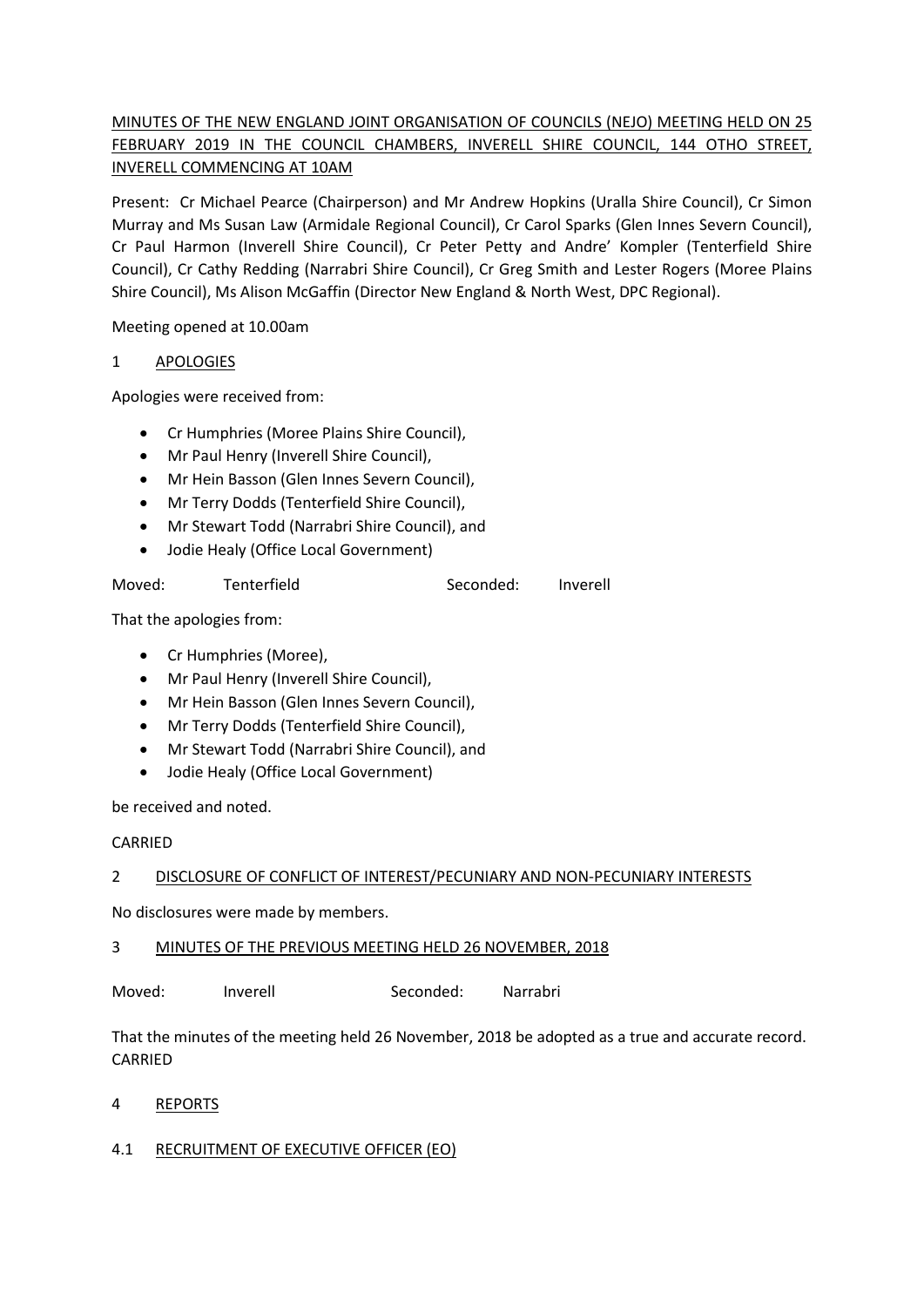Moved: Inverell Seconded: Glen Innes Severn

1.2/19 RESOLUTION

*That:*

- *a) The information be noted;*
- *b) Incorporate in the table on Page 8 'Key External Relationships' words to the effect - "collaboration with relevant State agencies and the Federal government, as necessary, to further develop partnerships to assist the JO".*
- *c) Commend the Interim EO for his efforts to date.*

#### CARRIED

### 4.2 WORK PLAN – EXECUTIVE OFFICER

Moved: Inverell Seconded: Tenterfield

2.2/19 RESOLUTION

#### *That:*

- *a) The Work Plan of the Interim Executive Officer be noted;*
- *b) The Board undertake a workshop to prioritise the 'Strategy'/'Actions' and the associated 'Priorities' and required outcomes.*
- *c) Ensure the transportation study includes review of existing studies undertaken by councils, the federal government and the RMS.*

### CARRIED

## 4.3 REGIONAL DEVELOPMENTS TO CAPITALISE ON INLAND RAIL – MOREE PLAINS SHIRE COUNCIL PRESENTATION

Moved: Moree Plains Seconded: Armidale

3.2/19 RESOLUTION

### *That the NEJOC:*

- *1. Ensure that any transport planning work within the NEJOC Region take into account proposed economic developments throughout the Region including, in particular, transport opportunities for route enhancement to improve access to Inland Rail;*
- *2. Endorse both the Moree Intermodal Masterplan and the Narrabri Intermodal Masterplan as key infrastructure elements to support the Inland Rail project, including benefits to the New England region (including the Northern and Southern New England High Country sub-regions, as well as to the NSW Upper North West Region); and*
- 3. *Note and endorse complementary initiatives such as the proposed developments in Council areas within the NEJOC as set out in the relevant Regional Economic Development Strategies which strengthen the overall 'offer' of the New England/North-West Region.*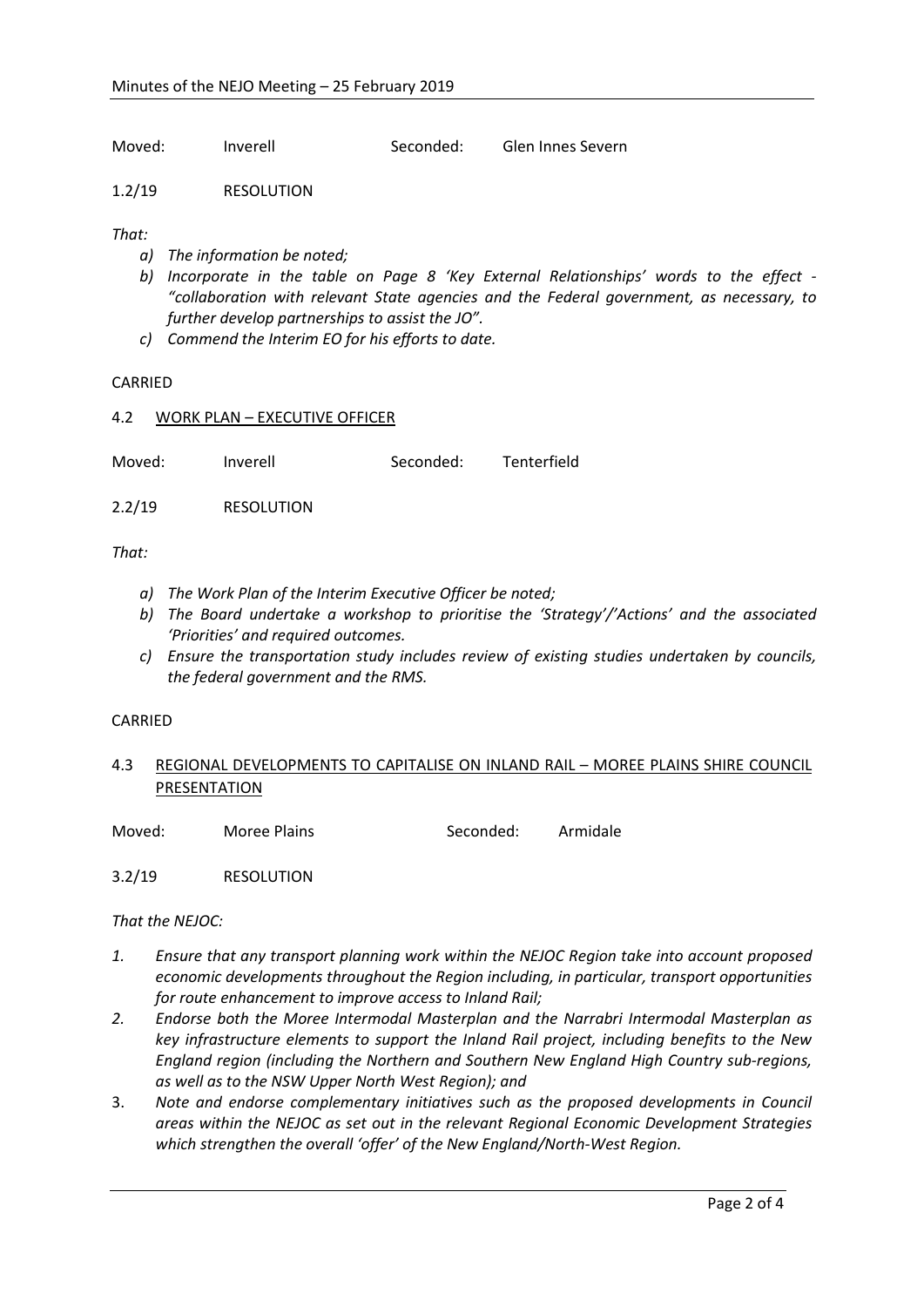CARRIED

#### 4.4 MANAGEMENT OF CROWN LANDS

Moved: Narrabri Seconded: Armidale

4.2/19 RESOLUTION

*That:*

- *a) A 'Plan of Management' Working Party be established, consisting of a representative of Narrabri Shire Council, a representative of Armidale Regional Council and a representative of Tenterfield Shire Council.*
- *b) The role of the Working Party will be to recommend:*
	- o *The five (5) categories of community land that would be suitable for a standardised Plan of Management*
	- o *A brief that could be utilised to invite suitably qualified persons to prepare a standard template for Plans of Management of those categories of community land selected as suitable for this treatment.*

### CARRIED

#### 4.5 FINANCIAL STATEMENTS

| Moved: | Inverell | Seconded: | Armidale |
|--------|----------|-----------|----------|
|        |          |           |          |

5.2/19 RESOLUTION

*That the Income and Expenditure Statement be received and noted.* 

### CARRIED

### 5 OTHER BUSINESS

#### Uralla

Chair to present 'Waste to Energy' concept to meeting of the JO chairs on  $7<sup>th</sup>$  March. Chair to report back content of presentations from other chairs.

#### Inverell

New CEO of LGNSW has commenced – Tara McCarthy.

#### Inverell

LGNSW wanting every council to move a Mayoral Minute supporting the return of revenue to Councils from recycling – regarding waste levy.

### Moree Plains

Suggested joint submission to National Assembly about cost shifting.